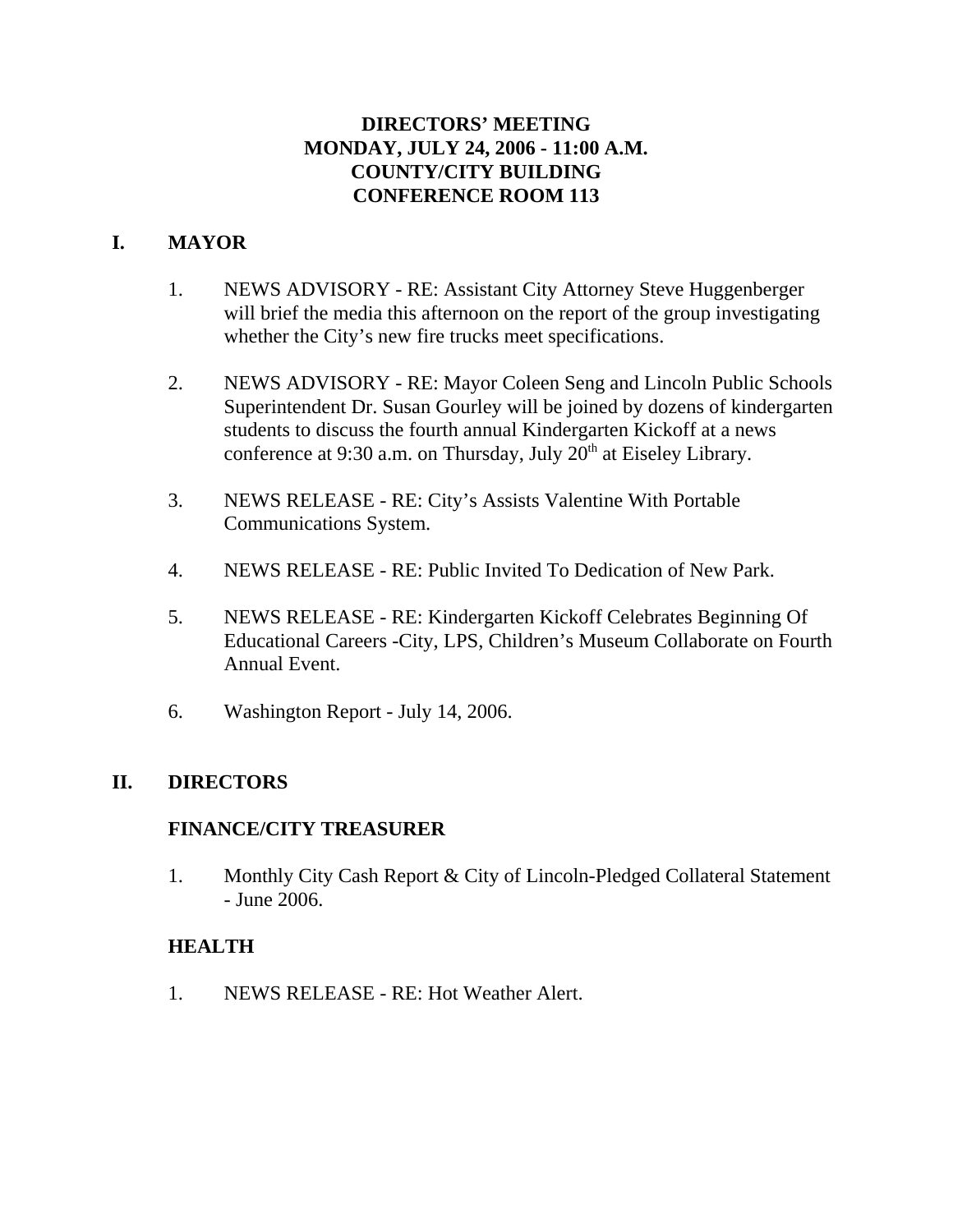# **PLANNING**

- 1. Annexation by Ordinance Ordinance #18742 Effective: June 27, 2006 69.08 Acres.
- 2. Annexation by Ordinance Ordinance #18744 Effective: June 27, 2006 80.00 Acres.
- 3. Annexation by Ordinance Ordinance #18746 Effective: June 27, 2006 1.14 Acres.
- 4. Annexation by Ordinance Ordinance #18749 Effective: July 4, 2006 3.29 Acres.
- 5. E-Mail from Renee Malone, Past President Clinton Neighborhood Org. with response from Jean Walker - RE: Proposal of fee increase for down zoning - Vote against this proposal.

# **PUBLIC WORKS & UTILITIES**

- 1. Response Letter from Randy Hoskins to Daniel Wheeler RE:  $21<sup>st</sup>$  & Superior Street.
- 2. Memo from Karl Fredrickson RE: June 9, 2006, Meeting with Developments Unlimited LLP on 84<sup>th</sup> & Rokeby.

# **III. CITY CLERK**

**IV. COUNCIL**

# **A. COUNCIL REQUESTS/CORRESPONDENCE**

# **JON CAMP**

- 1. 3 E-Mail's from Ted Kessler; Debora Barnes-Josiah; Arlene Rea RE: Opposed to Bus Fare Increase.
- 2. E-Mail from Kathleen M. Neary, Vincent M. Powers & Associates RE: Opposed to placing any proposed budget cuts regarding the Lincoln Commission on Human Rights.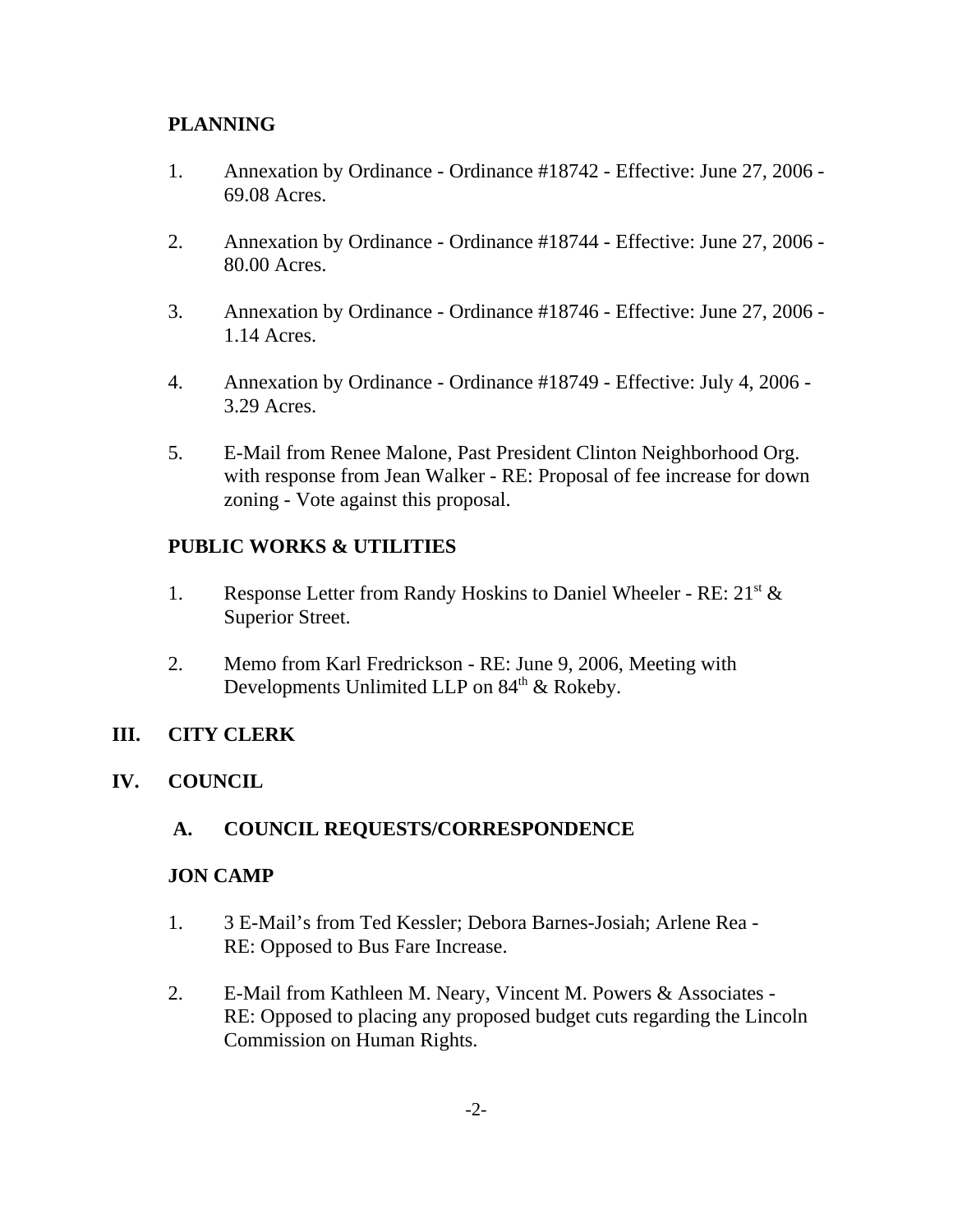- 3. E-Mail from Arlene Rea with response from Jon Camp RE: StarTran fares.
- 4. E-Mail from Arliene Kobza RE: Budget concerns.
- 5. E-Mail from Carol Petersen, Licensed Mental Health Professional RE: Opposed to proposed increase in 'Ride for Five'**.**

# **ROBIN ESCHLIMAN**

- 1. E-Mail from John Laflin, Vice-President, Pinnacle Bank RE: Support efforts to reduce the budget impact.
- 2. E-Mail from Steve Pella, Aquila RE: City budget.
- 3. E-Mail from Teresa Predmore, Woods Bros Realty RE: Budget.
- 4. E-Mail from Douglas Rotthaus, Executive Vice President, REALTORS Association of Lincoln - RE: Budget & Property Taxes.
- 5. E-Mail Letter from Richard Campbell, Chairman, Lincoln Chamber of Commerce; & Frank H. Hilsabeck, Co-Chair, Lincoln Partnership for Economic Development - RE: Requesting that the City of Lincoln increase its annual investment in economic development through the contract with the Lincoln Chamber Economic Development Corporation by a sum of \$245,000, raising the total to \$500,000 annually.
- 6. E-Mail from Ken Doty, President, Triadix, Inc. RE: Tax Levy.
- 7. "Put The Brakes On Keno!" petition with 14 names.
- 8. Tom Osborne's comments on keno.

# **DAN MARVIN**

1. 10 E-Mail's from Deb Daily; Debora Barnes-Josiah; Ted Kessler; Susan Scott; Arlene Rea; Tiffany Mullison, Executive Director, Fresh Start Home; Kathryn Witte, Communications Director; Jeanette Nakada, Publications Specialist; Nancy Intermill; Linda Ager - RE: Opposed to Bus Fare Increase.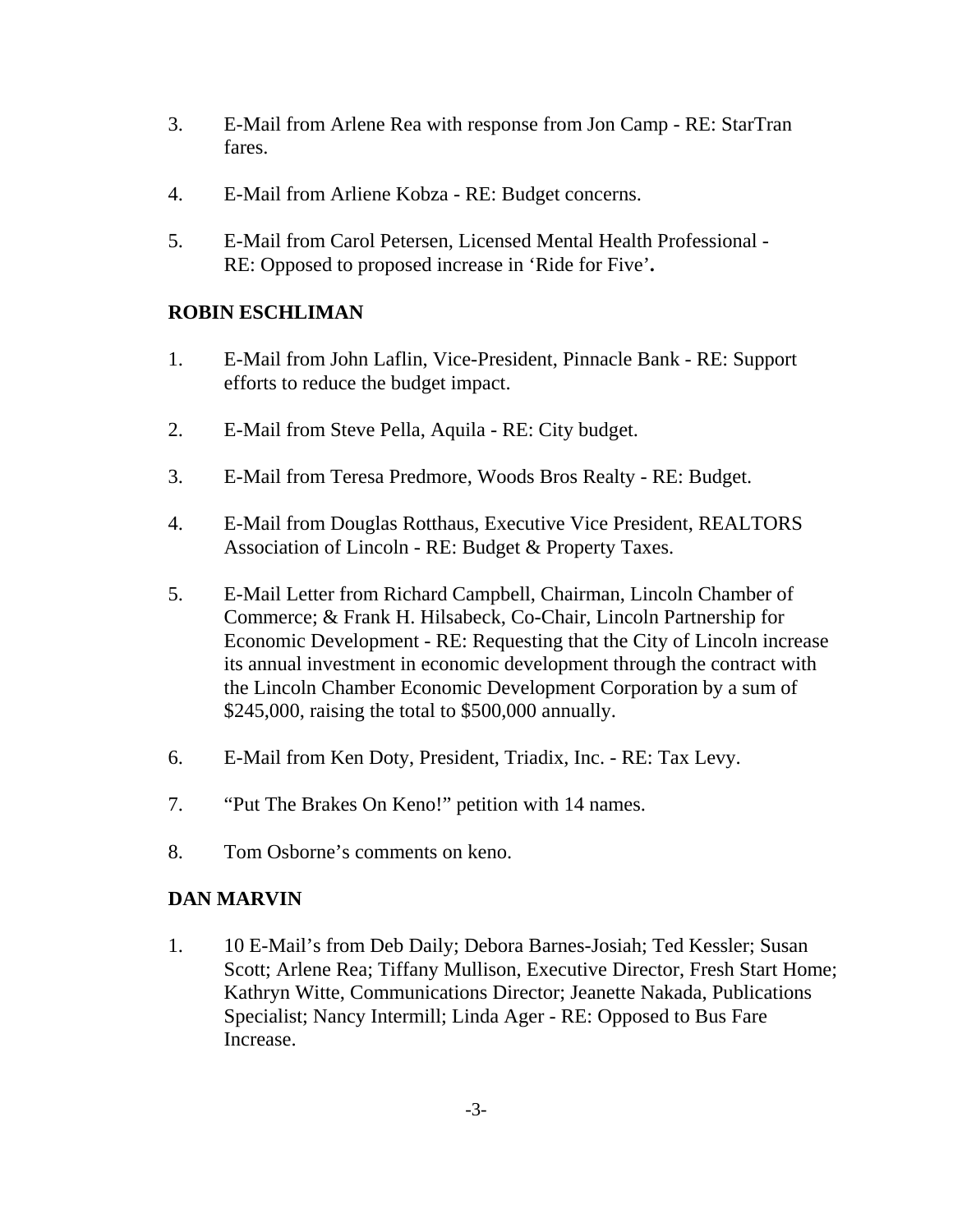# **V. MISCELLANEOUS** -

- 1. E-Mail from Raymond D. Larson RE: Lincoln Fire Department.
- 2. E-Mail from Dean Hoag, Jr., President, Union Title Company RE: City Budget.
- 3. E-Mail from Bob Norris, Nebraska Neon Sign Company RE: City Budget.
- 4. Letter from Mike Eckert, Principal; & Darrick Rademacher, Principal, Civil Design Group, Inc. - RE: The Mayor's budget - Funding of the CIP and LPED.
- 5. E-Mail RE: Opposed raising the cost of Ride for Five and HandiVan Programs
- 6. E-Mail from Carita Baker RE: Opposed raising the cost of Ride for Five Programs.
- 7. Letter & Material from William L. North RE: Concealed Weapons.
- 8. Letter from Richard Campbell, Chairman, Lincoln Chamber of Commerce & Frank H. Hilsabeck, Co-Chair, Lincoln Partnership for Economic Development - RE: Requesting that the City of Lincoln increase its annual investment in economic development through the contract with the Lincoln Chamber Economic Development Corporation by a sum of \$245,000, raising the total to \$500,000 annually.
- 9. Letter from Tom Klein, LIBA President RE: City Budget.
- 10. 6 E-Mail's from N. Turner; Dean Settle, Executive Director, Community Mental Health Center; Gwelda Carlson; Gary Dorn; Michael Wylie; Elizabeth Peterson - RE: Opposed raising the cost of Ride for Five and HandiVan Programs.
- 11. E-Mail from Alan Dorland RE: Omaha City Council passed a concealedcarry ordinance on a 5-2 vote today (7/18/06).
- 12. E-Mail from Bob Boyce RE: Bike Lane Ordinance Changes.
- 13. E-Mail from Alan & Donna Hersch RE: Budget items.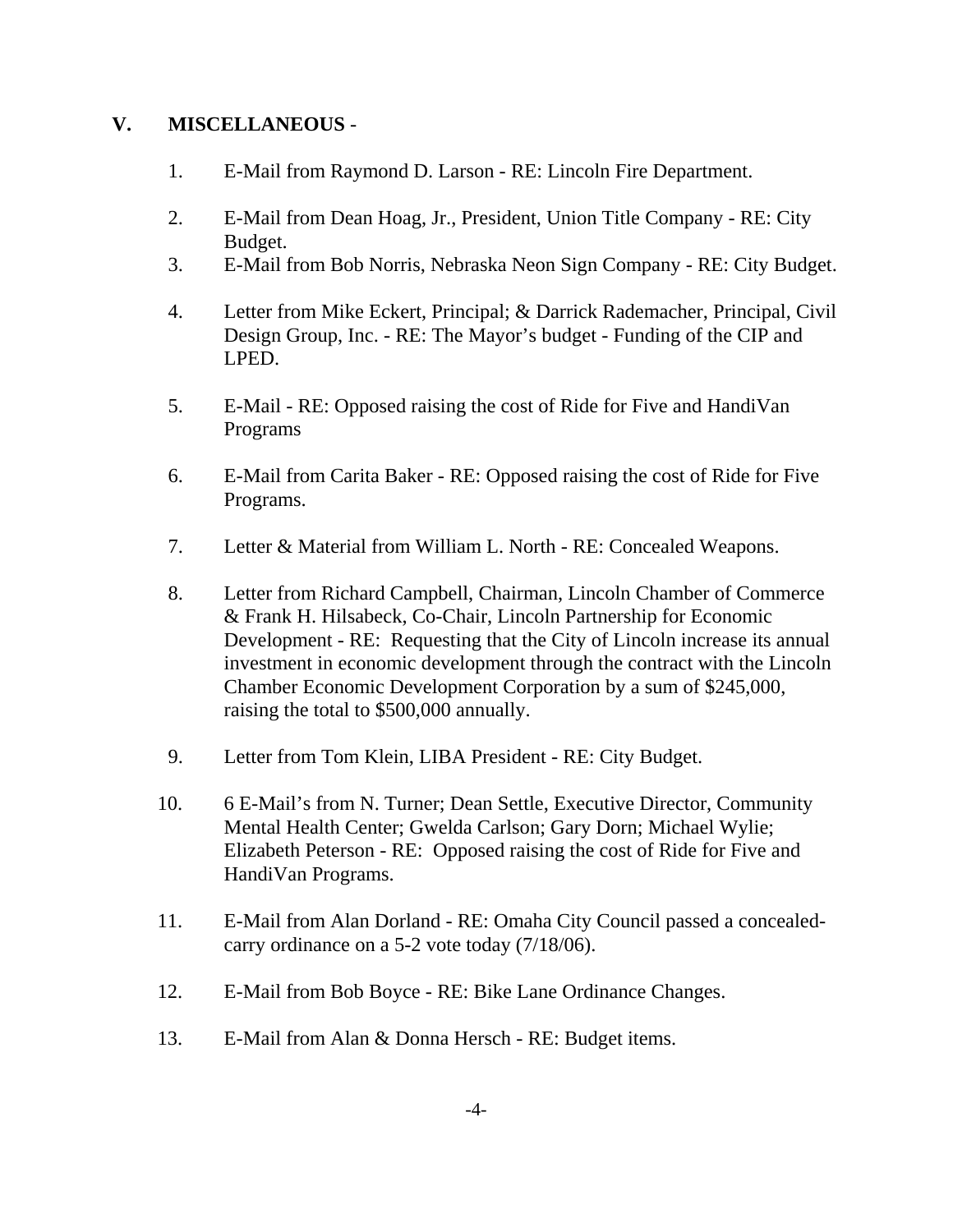- 14. E-Mail from Lt. Col. Joseph W. Johnson, Jr., USAF Retired RE: Concealed Weapons.
- 15. E-Mail & Article from Lori Yaeger RE: Conceal/Carry Bill.
- 16. E-Mail from Todd Dennis RE: Concealed carry.
- 17. 6 E-Mail's from Wendy Francis; Vladimir Oulianov; Kevin Burklund; Beverly Clark; Judy Sasek; Deb Spence; - RE: Opposed to proposed staff cuts to Urban Development & Human Rights Commission.
- 18. E-Mail from Alison Stewart RE: Increase in bus fares.
- 19. E-Mail from Beatty Brasch RE: Urge Lincoln Electric System (LES) to NOT Cut Power to Low-income Families! Action Alert!
- 20. Faxed Letter from Beatty Brasch, Executive Director, Center for People in Need - RE: StarTran "Ride for Five" Program Funding.
- 21. InterLinc Action Center E-Mail, #2550 RE: I'm not sure what the City of Lincoln does to insure the health & lives of its citizens during heat waves.
- 22. Letter from Elizabeth Bruce RE: Please do not eliminate the Lincoln Commission on Human Rights in the FY2006-07 City budget.
- 23. Letter from Deb Daily RE: Supports concealed weapons ban in Lincoln.
- 24. Letter & Resolution from Lincoln Airport Authority RE: Resolution #472.

# **VI. ADJOURNMENT**

da072406/tjg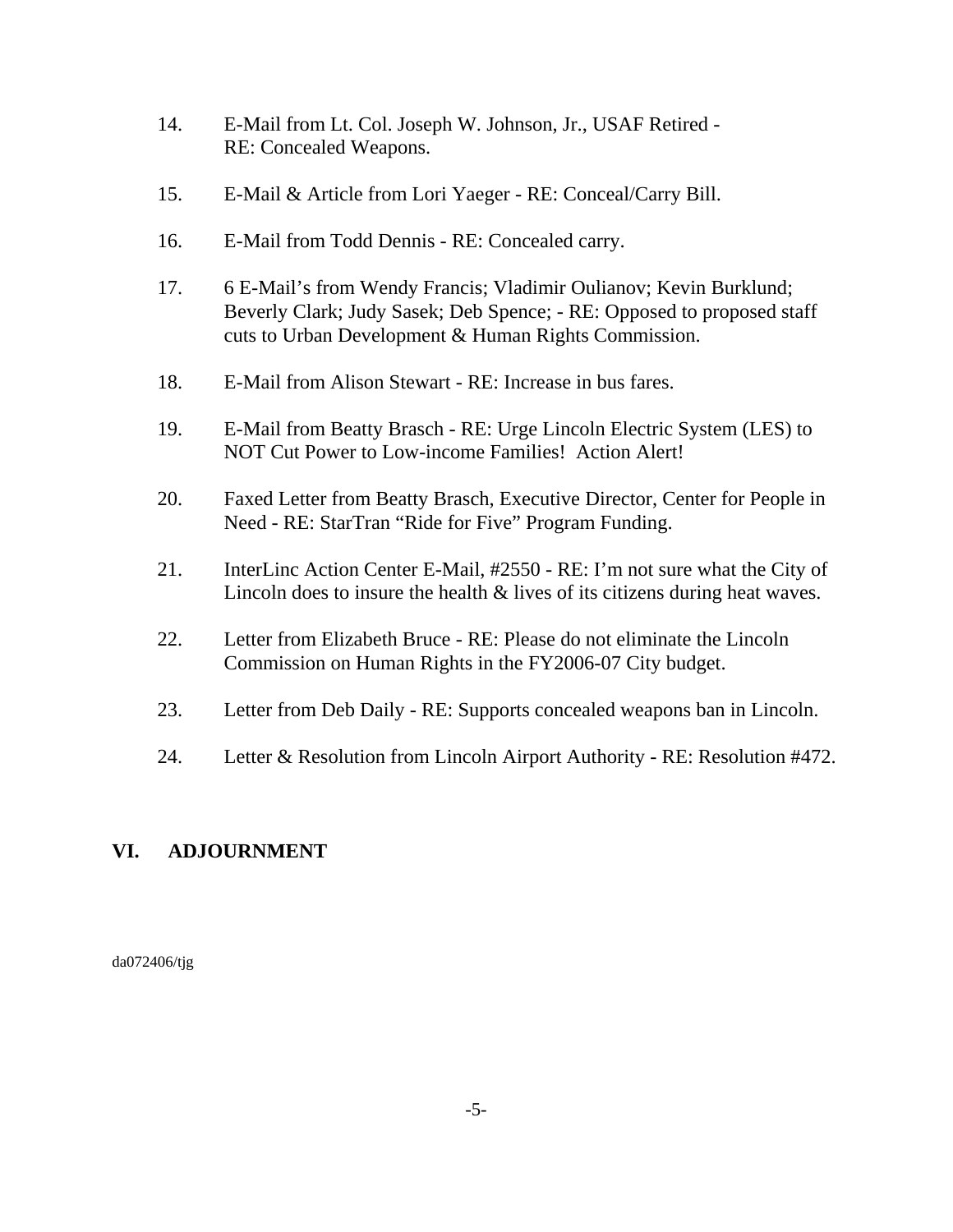## **DIRECTORS' MEETING MONDAY, JULY 24, 2006 COUNTY-CITY BUILDING ROOM 113**

**Council Members Present:** Patte Newman, Chair; Dan Marvin, Vice-Chair, Jon Camp, Jonathan Cook, Robin Eschliman, Annette McRoy, and Ken Svoboda.

**Others Present:** Mayor Coleen Seng; Mark Bowen, Lin Quenzer, Mayor's Office; City Clerk Joan Ross; Directors and Department Heads; Mary Meyer, City Council Staff; and interested parties.

### **I. MAYOR**

- 1. News Advisory Assistant City Attorney Huggenberger briefing media regarding report on investigating whether the City's new fire trucks meet specifications. NO COMMENT
- 2. News Advisory Mayor Seng and Lincoln Public Schools Superintendent Dr. Gourley, and kindergarten students discuss the 4<sup>th</sup> Annual Kindergarten Kickoff at a news conference on Thursday, July 20<sup>th</sup> at Eiseley Library. NO COMMENT
- 3. News Release City's assists Valentine, NE with Portable Communications System. NO **COMMENT**
- 4. News Release Public Invited To Dedication of New Park. NO COMMENT
- 5. News Release Kindergarten Kickoff Celebration with City, LPS, Children's Museum Collaborating on 4<sup>th</sup> Annual Event. NO COMMENT
- 6. Washington Report July 14, 2006. NO COMMENT

Mayor Seng introduced the directors giving presentations.

## **II. DIRECTORS**

#### **Bonnie Coffey/Women's Commission**

Coffey stated their convention hosted over 125 women, from across the country, including Hawaii. The conventioneers did buy while here, with purchases from organizations such as Licorice International and Ten Thousand Villages. Was a fabulous conference, with great reviews on not only the Holiday Inn hospitality but for the people of Lincoln. A thank you to the Mayor, Newman, and Svoboda for welcoming the convention to our city. Truly a great event.

#### **Health**

1. News Release - Hot weather alert. NO COMMENT

## **Marvin Krout/ Planning Department**

Krout said Item # 9

- *06-86 -Authorizing execution and delivery of the Development Agreement between the City and various owners for the development of approximately 726 acres of property generally located at S. 84th Street and Rokeby Road and for the issuance of bonds for the installation of infrastructure to serve the area. (Related Items: 06-86, 06R-110) (6/12/06 - Public Hearing & 2<sup>nd</sup> Reading cont to 7/10/06) (7/10/06 - P.H. & 2<sup>nd</sup> Reading cont. to 7/24/06);* and Item #10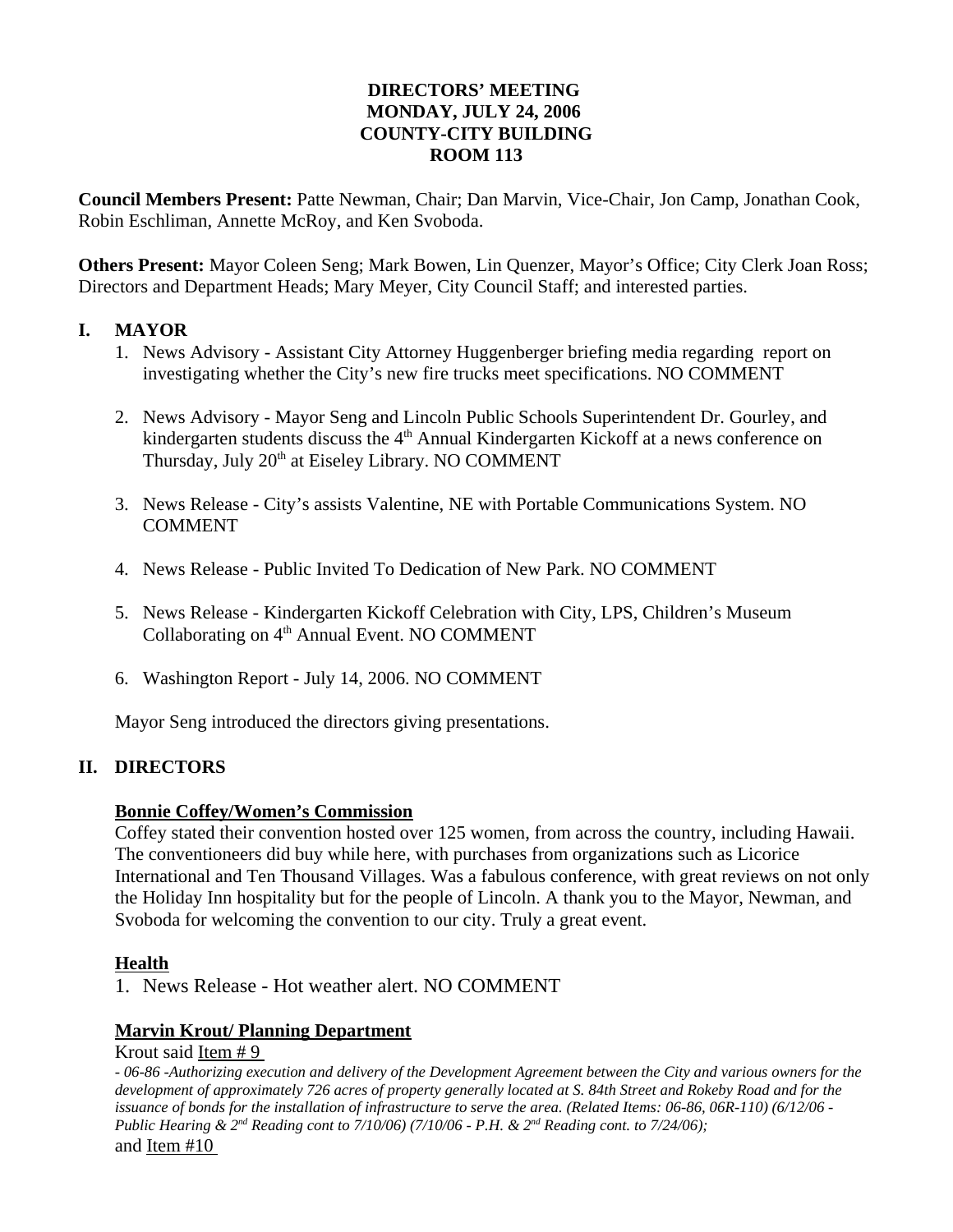*- 06R-110 Comp. Plan Amendment 06002 - Amending the 2025 Lincoln-Lancaster County Comprehensive Plan to (a) amend the 2025 Future Service Limit to add land west of 98th Street from Yankee Hill Road to one-half mile south of Rokeby Road; (b) amend the Urban Growth tier and associated maps in the same area from Tier I, Priority B, to Tier I, Priority A, and land from Tier II to a mix of Tier I, Priority A and B; and (c) to change the land use in the area being added to the Future Service Limit from Agricultural to Urban Residential. (Related Items: 06-86, 06R-110) (Action Date: 6/19/06) (6/12/06 - Public Hearing & 2nd Reading cont to 7/10/06) (7/10/06 - P.H. & 2nd Reading cont. to 7/24/06 )* deal with amendments. The City Attorney continues to work on the versions for the development agreement, which will be ready after the Board deferral to August 28<sup>th</sup>. On Item #18, a street name in Antelope Valley, there will be an amendment, an amended ordinance which the Council will receive shortly, to clarify that street names will not be changed until the new roads are open. This procedure minimizes any confusion about changing a name of a street and/or problems with addresses.

- 1. Annexation by Ordinance #18742-Effective June 27, 2006-69.08 Acres. NO COMMENT
- 2. Annexation by Ordinance #18744-Effective June 27, 2006-80.00 Acres. NO COMMENT
- 3. Annexation by Ordinance #18746-Effective June 27, 2006-1.14 Acres. NO COMMENT
- 4. Annexation by Ordinance #18749-Effective July 4, 2006-3.29 Acres. NO COMMENT
- 5. E-Mail from Renee Malone, Past President Clinton Neighborhood Org. with response from Jean Walker-RE: Proposal of fee increase for down zoning - Vote against. NO COMMENT

### **Lynn Johnson/Parks & Recreation**

Johnson said the dedication which was to be at Fallbrook last Thursday was postponed and a new date will be announced when set. Johnson then stated the final event of the Cornhusker State Games was a triathlon with the swimming event held at Holmes Lake. They swam sixth-tenth of a mile across Holmes Lake, and back. If anyone receives questions, do not typically allow swimming in the lake. It was a supported event, and we have reasonably allowed three different events to be in the lake. To be a supported event have to have Fire and Rescue on site, also have lifeguards in the water with the swimmers. The issue is not water quality, but water clarity, because only water slightly deep has clarity and if someone goes below this depth it is impossible to see them. For questions it is yes, do allow swimming in Holmes Lake for special supported events but on a general basis swimming is not allowed.

## **Don Herz/ Finance Department**

Herz stated Item #15 - *06-119 Authorizing and providing for the issuance of revenue bonds of the Solid Waste Management Enterprise of the City of Lincoln, Nebraska*, and

Item # 16 - *06-120* Authorizing the issuance of not to exceed \$4,500,000 aggregate principal amount of Solid Waste Management Revenue Bonds.

deal with the land fill revenue bond. Public Works, the Finance Department, and the Bond Council will attend. If there are any questions in advance needing to be directed to the Bond Council let us know and a heads up will be given in order to answer the questions.

1. Monthly City cash report & City of Lincoln Pledged Collateral Statement - June 2006. NO COMMENT

#### **Public Works & Utilities**

1. Response from Randy Hoskins to Daniel Wheeler - 21<sup>st</sup> & Superior Street. NO COMMENT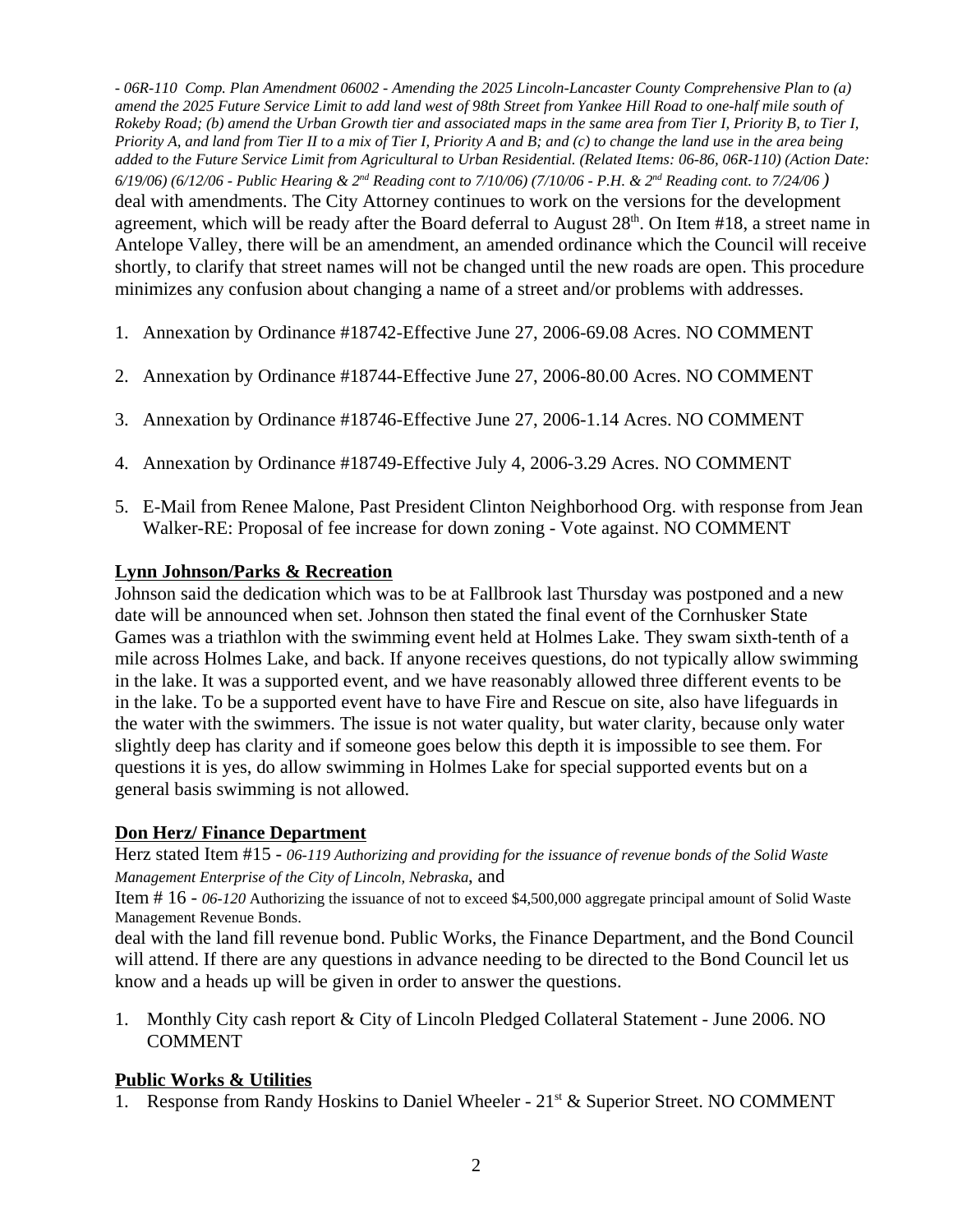2. Memo from Karl Fredrickson - June 9, 2006 meeting with Developments Unlimited LLP on 84th & Rokeby. NO COMMENT

# **III. CITY CLERK**

Ross stated will go through application related on Page 1 of the agenda. Items  $#2$  and  $#3, #5 -$ (*2) Application of Guadalajara, Inc. dba Las Margaritas for a Class C liquor license at 2700 Jamie Lane. (3) Manager application of Guillermo Haro for Guadalajara, Inc. dba Las Margaritas at 2700 Jamie Lane. (5) Application of Gas N Shop Inc. dba Cappy*=*s for a Class I liquor license at 5560 S. 48th Street.*

and  $#6, #7$  and  $#8$ , possibly call together  $- (6)$  *Manager application of John F. Caporale for Gas*  $N$  *Shop Inc. dba Cappy*=*s at 5560 S. 48th Street, #4. (7) Application of Planet Subs Nebraska, LLC dba Planet Subs for a Class I liquor license at 1332 P Street. 8) Manager application of Paul Bowers for Planet Subs Nebraska, LLC dba Planet Subs at 1332 P Street.*

The Council heard about Items # 9 and #10 from Krout and Ross sent a letter, from Kent Seacrest to Council office, on Item No. 06-86. How would Council want Items #11, #12, #13, and #14 to be called? Separately?

(*11) 06-113 - Change of Zone 06023 - Amending Chapter 27.80 of the Lincoln Municipal Code relating to Zoning to increase and amend fees for application of a change of zone, downzones, planned unit developments, use permits, community unit plans, special permits, administrative amendments, changes in text, postponement fees, and waiver of fees. (Related Items: 06-113, 06-114, 06-115, 06R-146)*

*(12) 06-114 - Misc. 06005 - Amending Chapter 26.33 of the Lincoln Municipal Code relating to Land Subdivision to increase application fees for final plats, preliminary plats, change in text, waivers and appeals, and postponements. (Related Items: 06-113, 06-114, 06-115, 06R-146)*

(*13) 06-115 Amending Section 14.20.020 of the Lincoln Municipal Code to increase the application fee for the vacation of public ways. (Related Items: 06- 113, 06-114, 06-115, 06R-146)*

*(14) 06R-146 Approving an increase in application fees for comprehensive plan amendments and comprehensive plan conformance. (Related Items: 06- 113, 06-114, 06-115, 06R-146) (Action Date: 7/31/06)*

Newman stated if they were called all together people could get up as they're somewhat the same.

Ross asked about Items #15 and #16 - *(15) 06-119 Authorizing and providing for the issuance of revenue bonds of the Solid Waste Management Enterprise of the City of Lincoln, Nebraska; and (16) 06-120 Authorizing the issuance of not to exceed \$4,500,000 aggregate principal amount of Solid Waste*

*Management Revenue Bonds.* - being called together. Newman responded yes.

## **IV. COUNCIL**

## **A. COUNCIL REQUESTS/CORRESPONDENCE**

#### **Annette McRoy**

McRoy addressed Johnson, Parks and Rec, saying she had a call regarding Bowling Lake in Air Park, in which the caller stated there were four foot weeds, and no work being done on the project. Johnson said he would check as there's still another phase of construction and the contractor is responsible for maintenance of the lake. Johnson stated he would check on the next phase status. The excavation was done this winter and the contractor was going to do the shaping and basically the shoreline. McRoy replied an update would help as nothing is being done.

McRoy said she had a question about the proposal regarding the pension plan and during the Noon Meeting would like Steve Hubka and Don Taute to attend and discuss. Want to see if there's any dollars to hire an outside consultant to get to an answer on the proposal.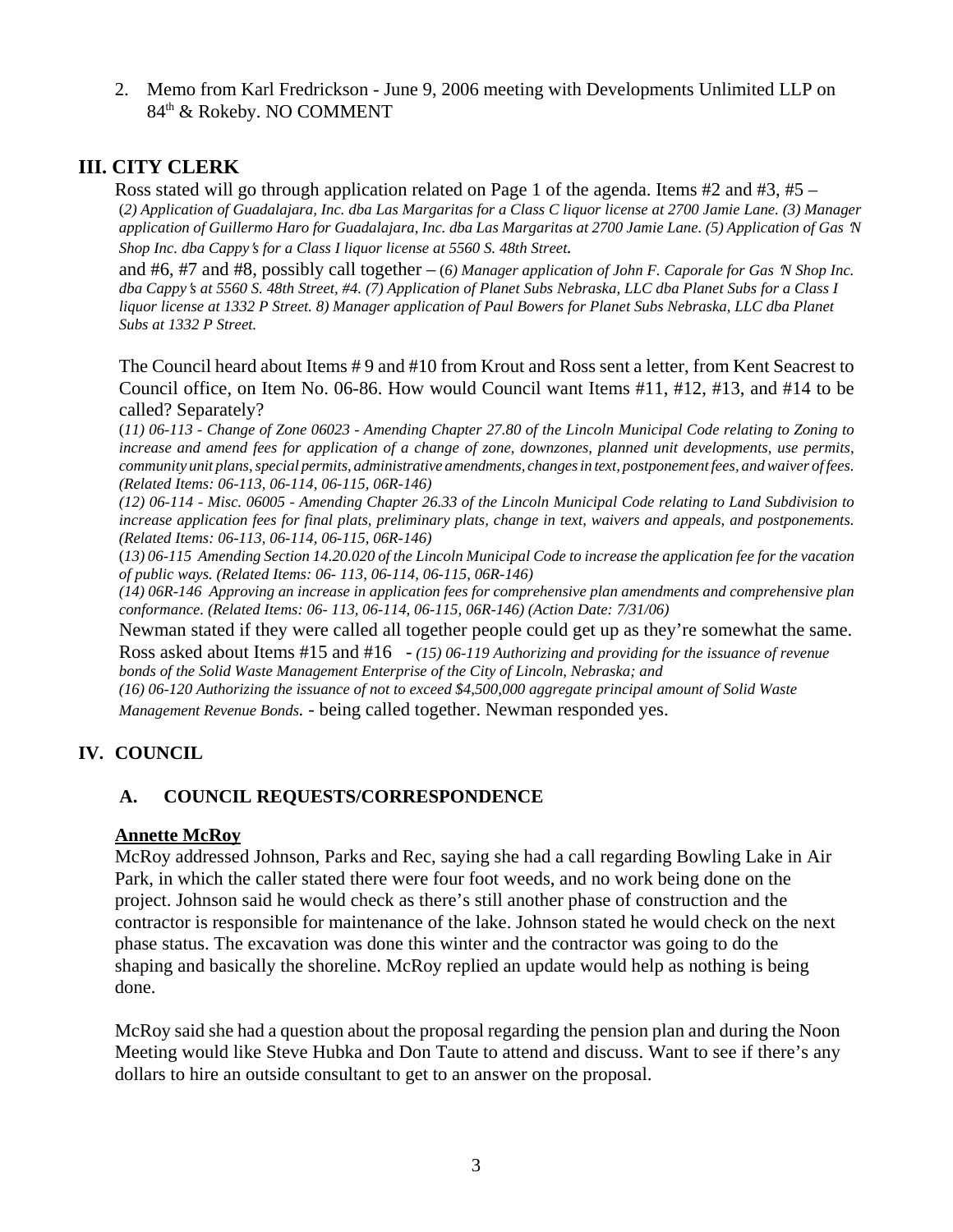## **Dan Marvin**

Marvin asked Larry Williams to talk about the yearly conference. Williams said one of the things done at LCHR (Lincoln Commission on Human Rights) is a lot of outreach. One item everyone is very proud of is the Housing Conference which is held in April each year. Council probably aware of the conference, which has approximately 225 people from all over the State of Nebraska attending and the conference is strictly focused on housing discrimination, which we've seen as possibly growing. Is an unique conference in the sense that it doesn't cost LCHR anything. Williams continued saying they are able to raise around \$18,000 to \$19,000 from various partners, sponsors, people, all involved in the housing industry. These folks support the conference, along with the grant funds received for housing and urban development. Basically the conference deals with all issues involved in housing discrimination. Whether it would be disability, discrimination on age, national origin, reasonable accommodation, etc. It is unique in the sense that it becomes a conference for the state.

1. Ten (10) Email's from Deb Daily; Debora Barnes-Josiah; Ted Kessler; Susan Scott; Arlene Rea; Tiffany Mullison, Executive Director, Fresh Start Home; Kathryn Witte, Communications Director; Jeanette Nakada, Publications Specialist; Nancy Intermill; Linda Ager - Regarding opposition to bus fare increase. NO COMMENT

### **Robin Eschliman**

Eschliman asked if Law Enforcement was represented at this Directors' Meeting. Eschliman stated there was a liquor license for a Gas and Shop and it mentioned, about 3 times, a Minor in Possession in 1991, '92. Thinks this was probably the same individual. Also, there was a mention of illegal sexual contact in the year 2006. The question was "Has the applicant ever been cited for liquor law violations?" and the only explanation was illegal sexual contact, 2006. Is there anything known about this? Jim Peschong, Police Department Assistant Chief, did not know but would certainly find out. McRoy said that it was Items #5 and #6 on the agenda. Ross said she did get a call from an unidentified man stating he would be here promptly for the 1:30 meeting.

- 1. Email from John Laflin, Vice-President, Pinnacle Bank; Support efforts to reduce the budget impact. NO COMMENT
- 2. Email from Steve Pella, Aquila; City budget. NO COMMENT
- 3. Email from Teresa Predmore, Woods Bros Realty; Budget. NO COMMENT
- 4. Email from Douglas Rotthaus, Exec. Vice President, REALTORS Association of Lincoln; Budget & Property Taxes. NO COMMENT
- 5. Email letter from Richard Campbell, Chairman, Lincoln Chamber of Commerce; & Frank H. Hilsabeck, Co-Chair, Lincoln Partnership for Economic Development; Requesting the City increase annual investment in economic development through contract with the Lincoln Chamber Economic Development Corporation by \$245,000, raising total to \$500,000 annually. NO COMMENT
- 6. Email from Ken Doty, President, Triadix, Inc; Tax Levy. NO COMMENT
- 7. "Put The Brakes On Keno!" petition with 14 names. NO COMMENT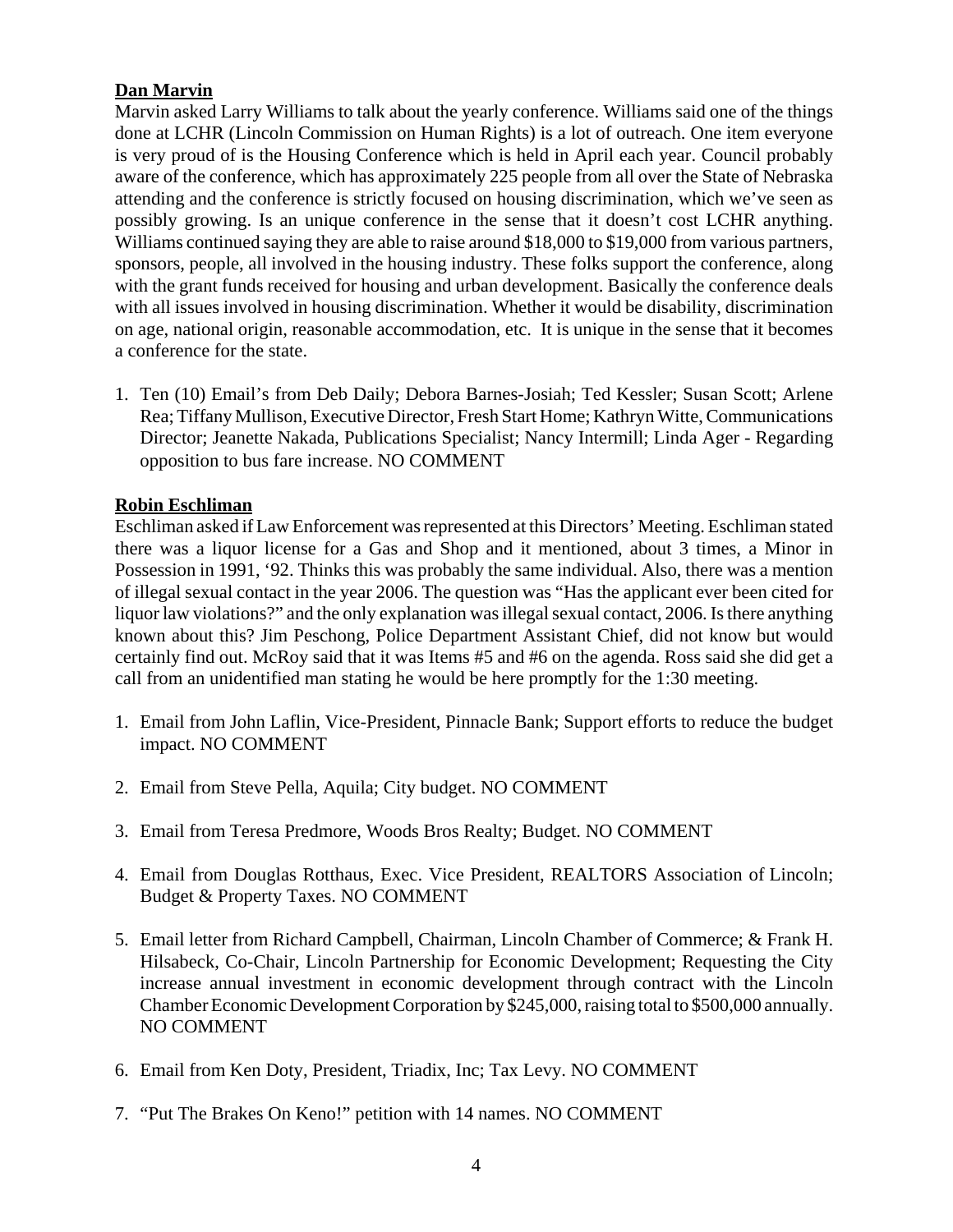8. Tom Osborne's comments on Keno. NO COMMENT

## **Jonathan Cook**

Cook said on the 56<sup>th</sup> Street Project, there's concern from Mr. Dody, and other Council members might have received his correspondence. Newman stated it was taken care by Roger Figard last Friday. Cook asked if they would get information on what has been done to correct the problem? Figard responded yes.

## **Ken Svoboda**

No comments.

## **Jon Camp**

Camp asked Assistant Police Chief Jim Peschong if there was any additional information available on the fire truck investigation. Peschong stated they're still working and going through interviews and items, but it is still early. Camp asked Taute he had anything to report at this point? Taute replied they're doing the same thing, looking at documents, mounds of paper.

- 1. Emails from Ted Kessler; Debora Barnes-Josiah; Arlene Rea; Opposed to Bus Fare Increase. NO COMMENT
- 2. Email from Kathleen M. Neary, Vincent M. Powers & Associates; Opposed to any proposed budget cuts regarding the Lincoln Commission on Human Rights. NO COMMENT
- 3. Email from Arlene Rea with response from Jon Camp; StarTran fares. NO COMMENT
- 4. Email from Arliene Kobza; Budget concerns. NO COMMENT
- 5. Email from Carol Petersen, Licensed Mental Health Professional; Opposed to proposed increase in 'Ride for Five'**.** NO COMMENT

## **Patte Newman**

Newman asked Karl Frederickson if the water main break on Randolph will be fixed shortly? Frederickson said he would guess the problem not on Randolph but with payment repair work the street should be back open today, as far as water service.

Newman asked Johnson about liability insurance for events at public parks. She had been told a million dollar liability policy was needed. Is this ever waived for non-profit, or a standard item for everyone? Johnson said it's standard that everyone pays, typically associated with a permit, for example - exclusive use. What triggers an exclusive use permit is the size of the event, and if it's advertised and community wide. Occasionally fees are waived for them, but the public liability insurance is not waived. Newman asked if Parks & Rec has an insurance carrier they use, and if individual carriers cannot provide, or if people cannot find insurance, is it a possibility to use this insurer? Johnson replied in the past they have not and don't know if one has been identified which people could work with, but typically we ask that they work with their own carriers. Newman said previously a group she belonged to organized a bike safety event which went through a park, and the group had no idea where to get liability insurance just for an event.

Ross said in these types of cases she is not allow to recommend, but will pull some past